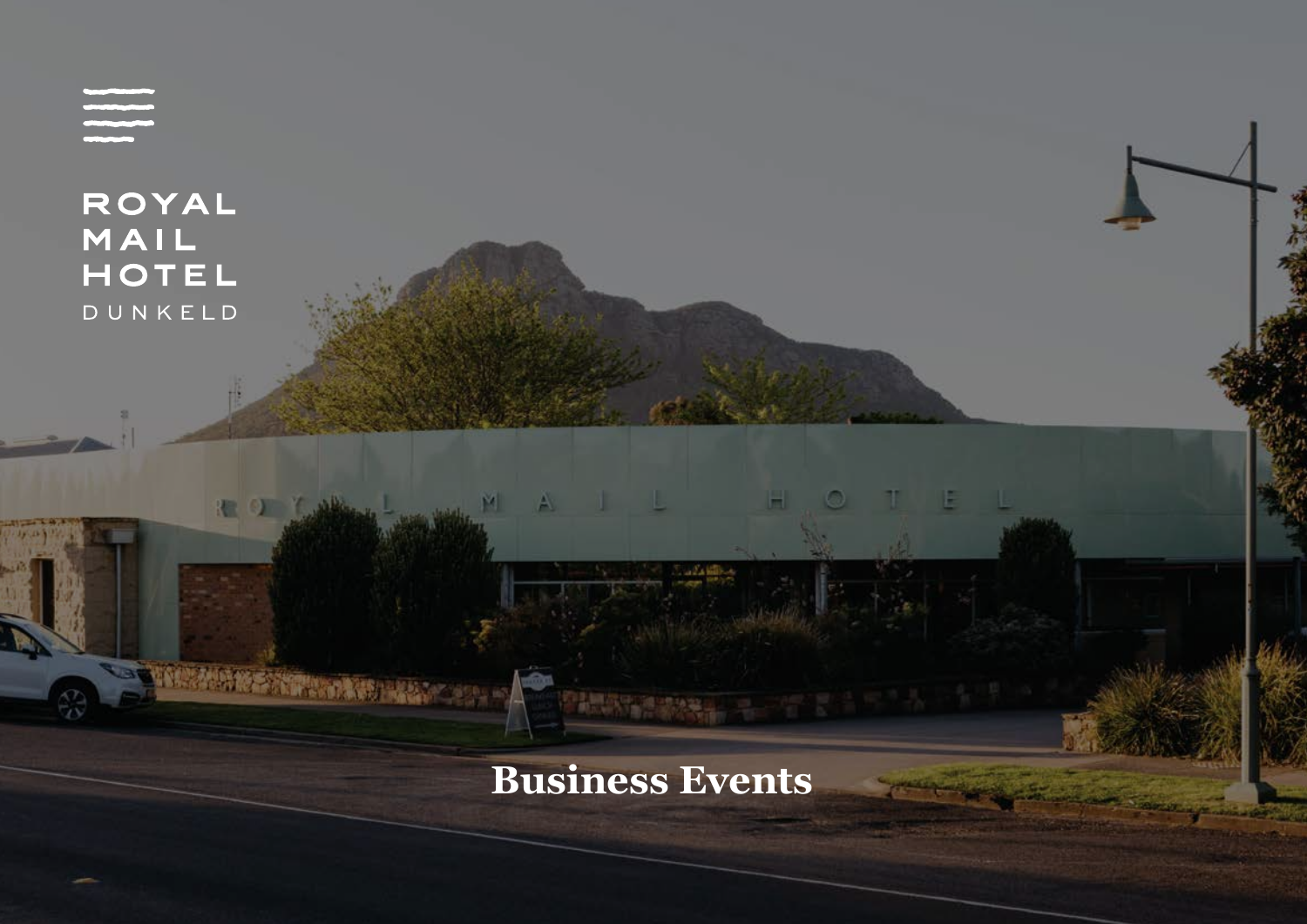

## **Meeting spaces, exceptional dining and magnificent surrounds**

Located a three hour drive from Melbourne, Royal Mail Hotel, Dunkeld is one of Victoria's premier regional conference and event venues.

Situated at the southern tip of the spectacular Grampians National Park, the hotel offers a one-of-a-kind experience with award-winning dining, quality accommodation, a range of event facilities and a selection of wine and nature-based experiences all set against an inspiring majestic landscape.

Just minutes from the main hotel complex is the historic, secluded Mt Sturgeon Farm, home of a grand 1800's Homestead and iconic Woolshed. Mt Sturgeon Farm is fully supported by the Royal Mail Hotel and is often used for exclusive board meetings, product launches and media events.

#### **Fast Facts**

- 3 hours from Melbourne CBD
- 75 minutes from Great Ocean Road
- Dedicated onsite conference coordinator
- 9 flexible event spaces
- Customised food & bevarage packages
- Catering for between 10-160+ guests
- Free WiFi
- Secure, complimentary onsite parking
- Swimming pool, walking tracks and native wildlife viewing

2

 • Extensive range of immersive, behind the scenes guest experiences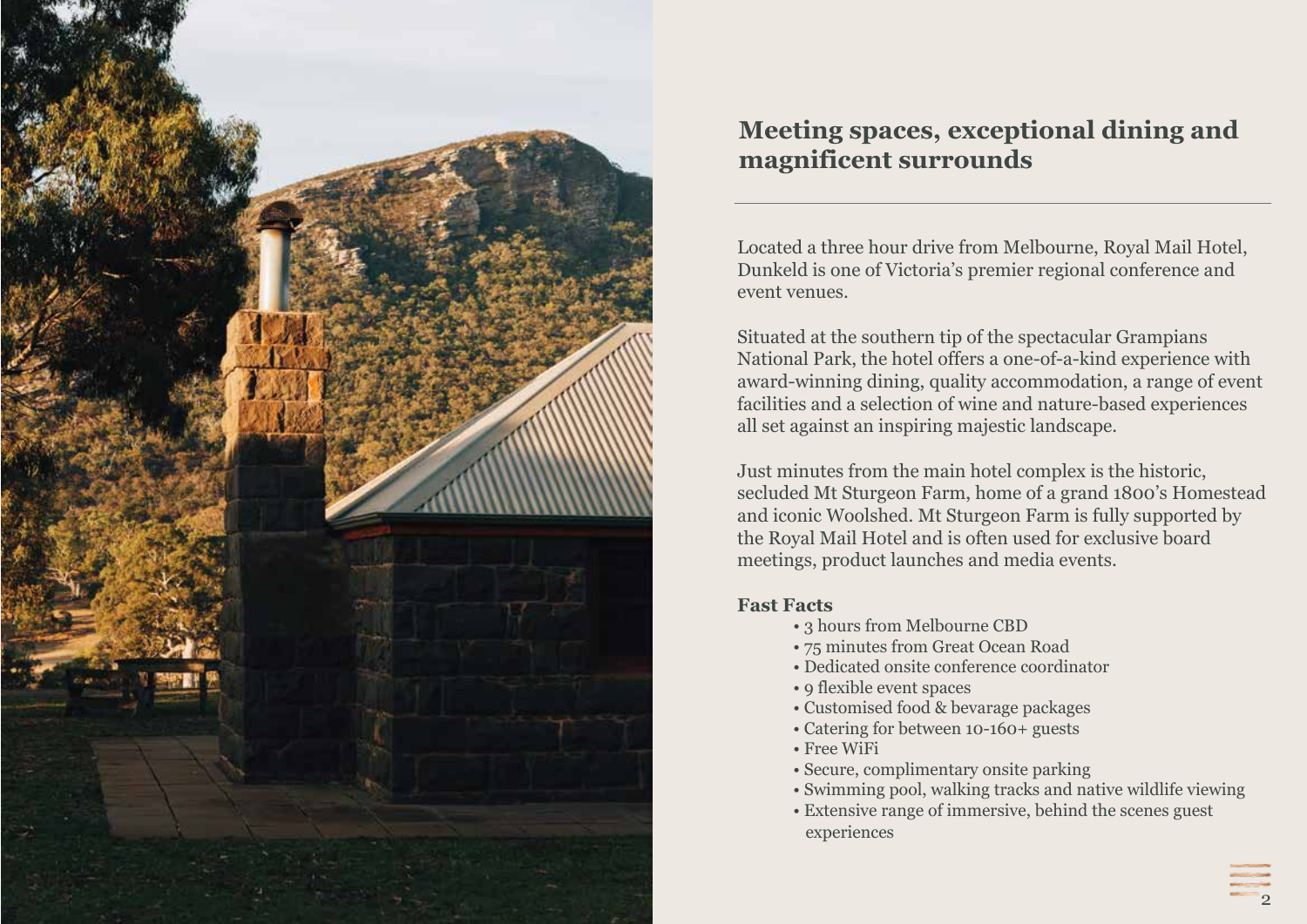

## **Event Spaces**

Our range of flexible event spaces include:

#### **Mount Sturgeon Homestead**

Mount Sturgeon Homestead (circa 1840) has many spaces to use for meetings from the formal dining room to a stone carriageway. A wide verandah looks out over the manicured lawns to awe inspiring views of Mount Sturgeon itself.

#### **Mount Sturgeon Woolshed**

Mount Sturgeon Woolshed celebrates the rich history of Western Victoria when the region was a world leader in wool production. Today, fully restored with reclaimed materials, the large venues rustic character can be styled to suit an array of business needs.

#### **Annexe Lounge Meeting Room**

The Annexe Lounge is available for groups of up to 20 guests. It is located at the Royal Mail Hotel next to the Parker Street Project restaurant and just off the shady courtyard.

3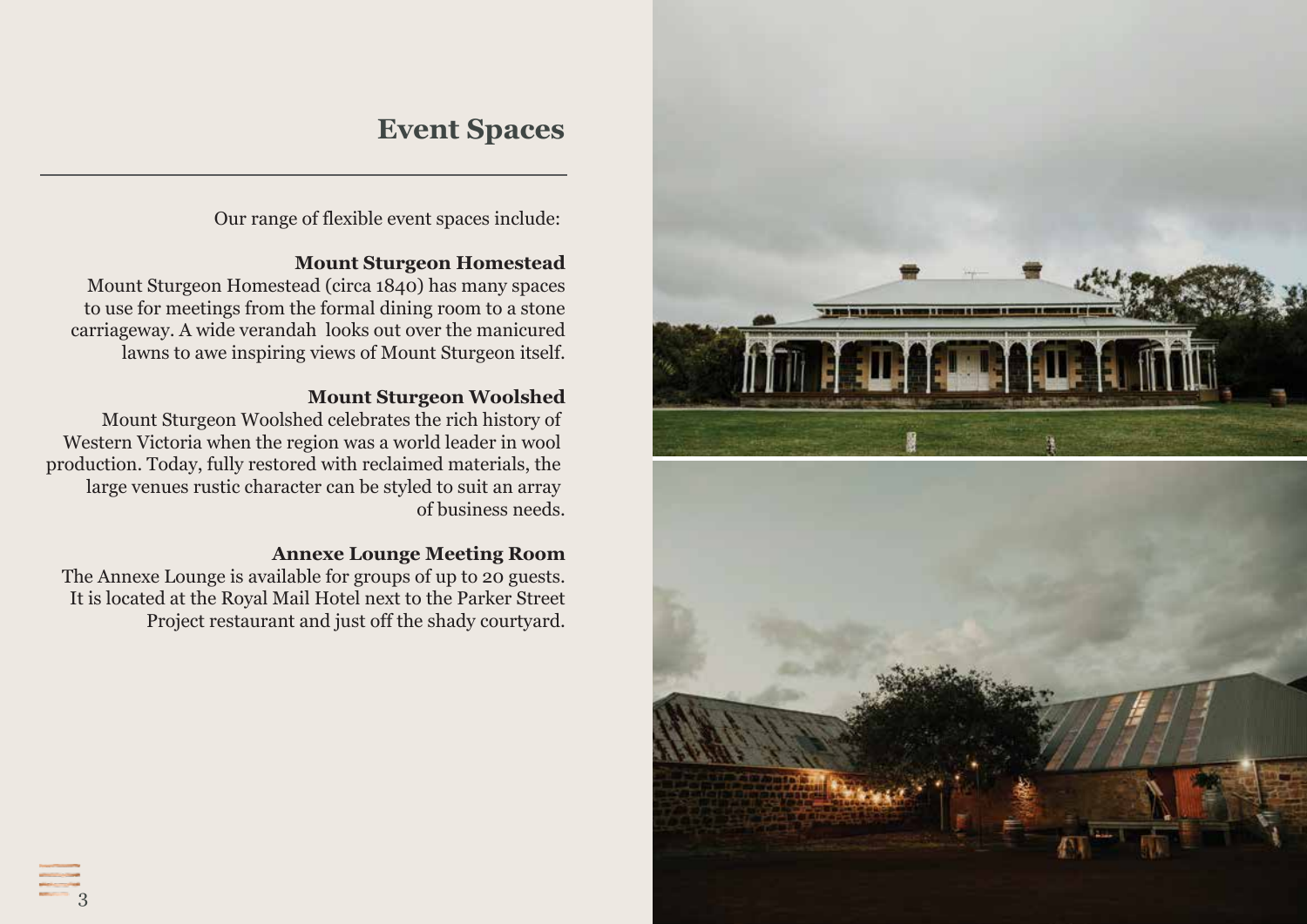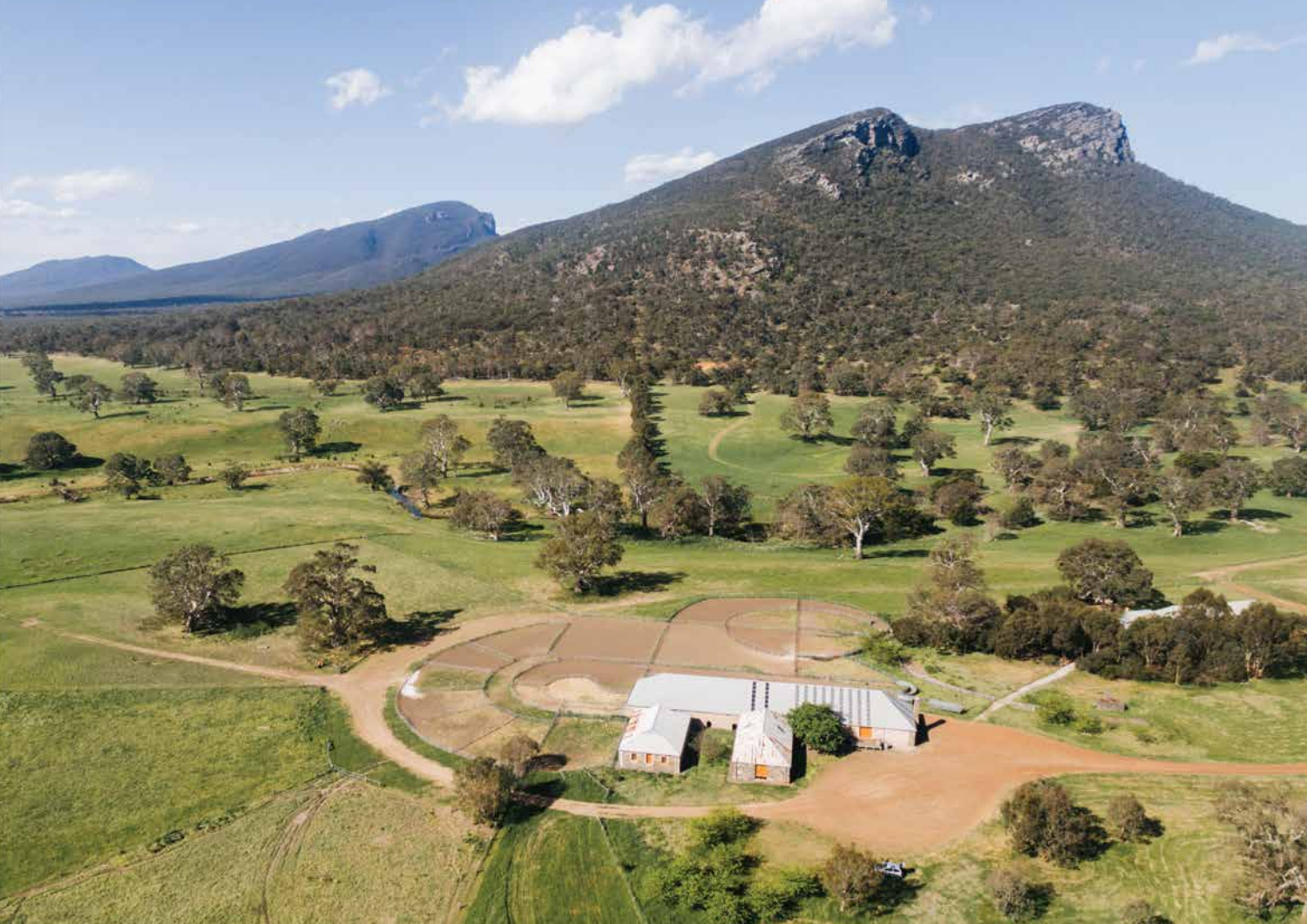

# **Event Spaces Continued...**

#### **Wine Cellar**

Impress your guests by immersing them in one of Australia's most revered collections of wine. Over 28,000 bottles line the space, including the Southern Hemisphere's largest collection of Bordeaux and Burgundy. This very special venue can be transformed into a pre-dinner dining space, team building activity location or to host sommelier led tours and tastings.

This space can be transformed into a private dining space, ideal forproduct launches, meetings, award ceremonies and special dinners.

#### **Wickens at Royal Mail Hotel**

The 2 hatted Wickens at Royal Mail Hotel fine dining restaurant has been noted as Australia's finest dining room. A 14 seat Private Dining Room or exclusive use of the venue is an option for your special event.

#### **Parker Street Project**

The relaxed space of Parker Street Project has flexibility to be used as a stand up cocktail venue, space for large group dining or presentations.

#### **Sterling Place**

For very large groups, we have access to a partner venue, Sterling Place, just 2 blocks from the Royal Mail Hotel.

4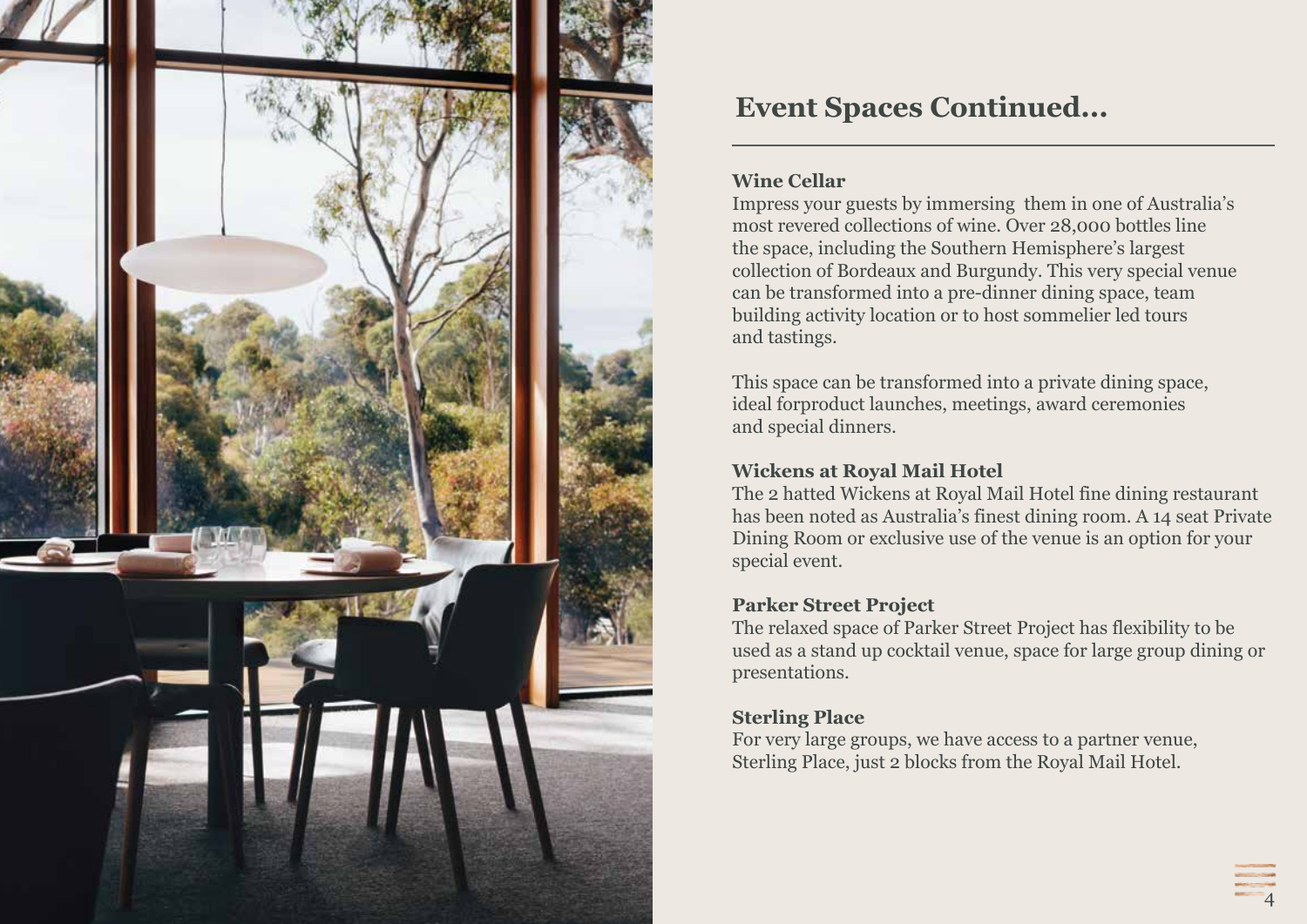

# **Destination Dining at its Best**

The Royal Mail Hotel is home to Australia's largest working restaurant kitchen garden. Up to 80% of the produce showcased on the various Royal Mail Hotel menus is grown on-site, and harvested daily by the kitchen team. The neighbouring farm supplies beef and lamb which are born and bred for use specifically in the Royal Mail Hotel, and further produce is grown and foraged for in surrounding orchards, olive groves and wild pastures.

To accompany the award winning food, the Royal Mail Hotel team are specialists in matching your dining experience with cocktails, local and imported wines and non-alcoholic garden inspired drinks.

We welcome all guests on tours of our kitchen garden and wine collection. These tours provide a behind the scenes peek into the workings of the Royal Mail Hotel and a chance to interact and learn from our chefs and sommeliers.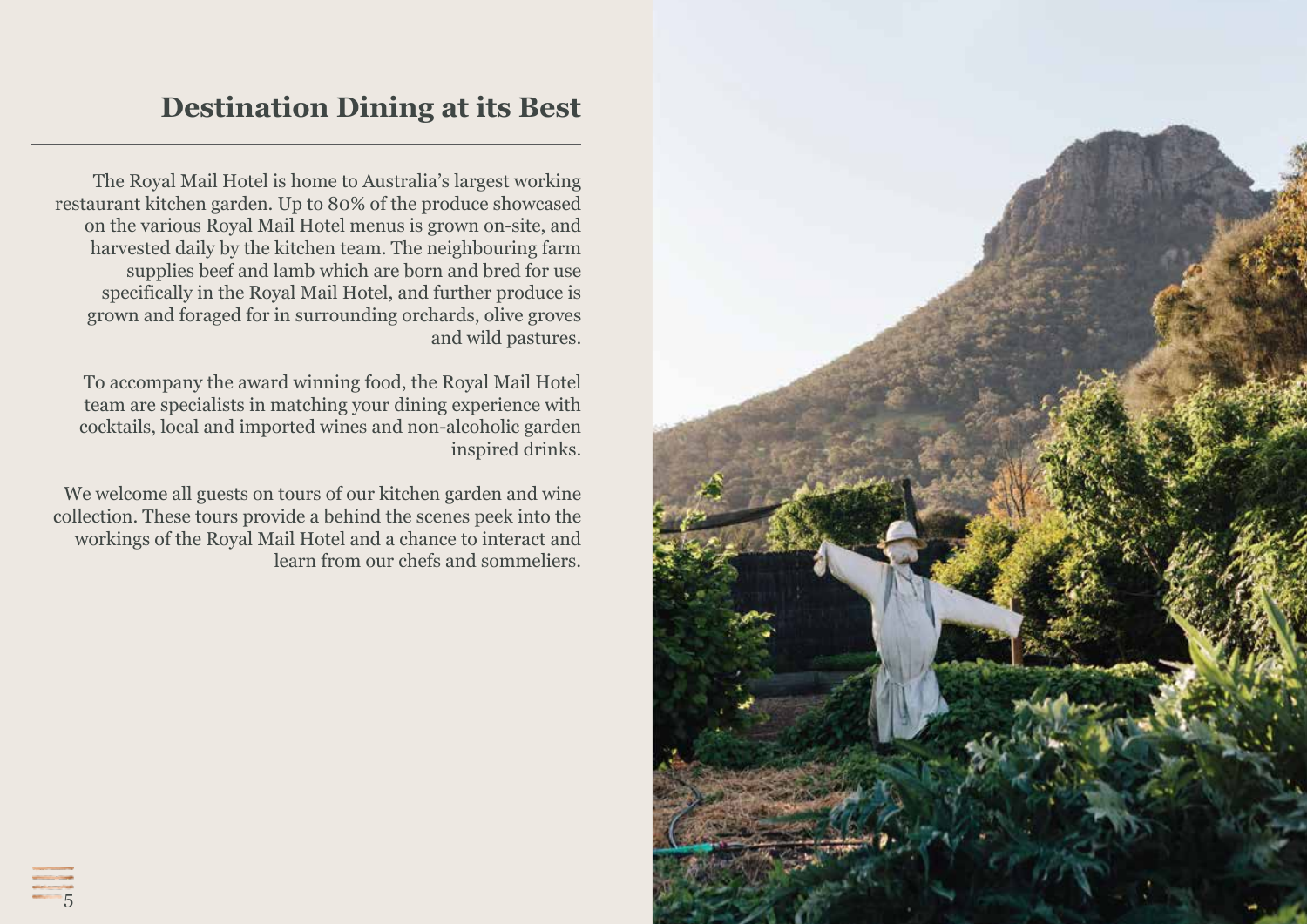

# **Top 10 Things to See and Do**

**Royal Mail Nature Walks** – our network of walking tracks on our private property are exclusively available for our guests. Discover a heritage listed redgum, conservation plots and more.

**Conservation Tours –** hear from our team about our endangered species programs while meeting the resident quolls, dunnarts, brush tailed rock wallabies and bettongs.

**Dunkeld Arboretum –** enjoy an early morning or evening 20 minute stroll from the hotel to the townships pretty lake. Wildlife spotting guaranteed!

**Dunkeld Heritage Trail –** wander the township and discover over 20 newly installed story boards outlining the of notable events, personalities and locations of Dunkeld.

**Southern Grampians Mountain Hikes –** our local mountains offer easy, medium and hard mountain climbs in the Grampians National Park.

**Grampians Golf Course –** hit out at one of Victoria's most scenic 18 hole courses, just minutes from the Royal Mail Hotel.

**Dunkeld Lawn Bowls –** a barefoot bowls tournament is something everyone can get into.

**Retail therapy –** explore the galleries, homewares, timber craft and bookshop of the township.

**Heli flights –** Joy flights over the Grampians and surrounding farm land will leave your guests.

**Relax –** give your guests the joy of sitting by the pool, reading on their private balcony or a restorative afternoon nap!

6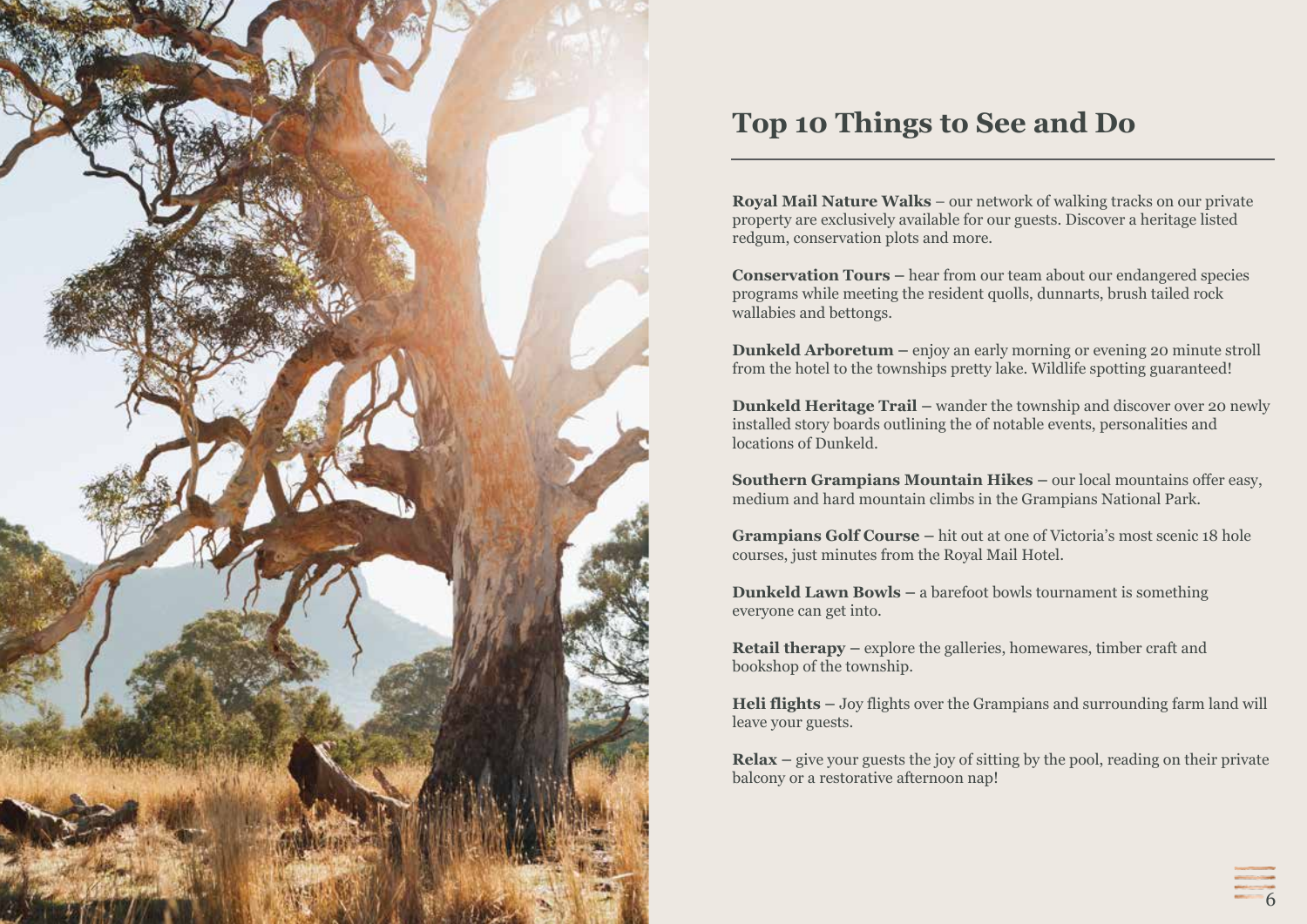

## **Stay Over**

With the ability to sleep over 100 guests across the property, Royal Mail Hotel accommodation is wide ranging. From on site deluxe rooms, apartments, studios and a shared house; to the six bedroom Mount Sturgeon Homestead and nearby Mount Sturgeon Cottages, there is a range of options to suit.

# **What's next?**

#### **Let's chat**

Reach out to our event coordinator and let us know what you need, for how many people and ideal dates. We'll then start exploring the best options for you.

#### **Optional Visit**

If practical, call in and see the venues, meeting spaces and our location.

**Quote** We will generate a quote tailor made for you and negotiate terms.

7

**Locking in** A signed contract and a 25% deposit confirms your booking.